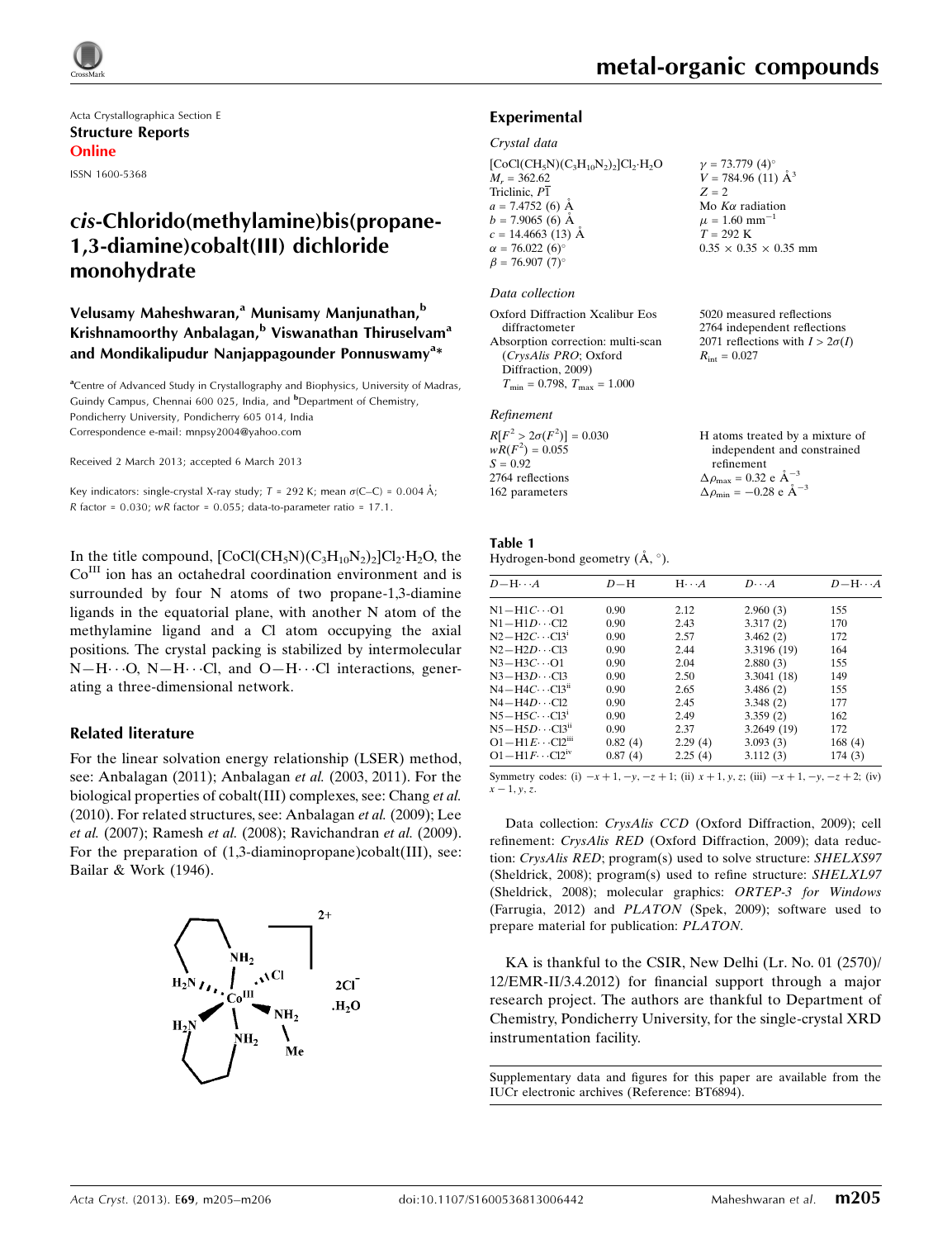#### References

- [Anbalagan, K. \(2011\).](https://scripts.iucr.org/cgi-bin/cr.cgi?rm=pdfbb&cnor=bt6894&bbid=BB1) J. Phys. Chem. C115, 3821–3832.
- [Anbalagan, K., Geethalakshmi, T. & Poonkodi, S. P. R. \(2003\).](https://scripts.iucr.org/cgi-bin/cr.cgi?rm=pdfbb&cnor=bt6894&bbid=BB2) J. Phys. Chem. A, 107[, 1918–1927.](https://scripts.iucr.org/cgi-bin/cr.cgi?rm=pdfbb&cnor=bt6894&bbid=BB2)
- [Anbalagan, K., Maharaja Mahalakshmi, C. & Ganeshraja, A. S. \(2011\).](https://scripts.iucr.org/cgi-bin/cr.cgi?rm=pdfbb&cnor=bt6894&bbid=BB3) J. Mol. Struct. 1005[, 45–52.](https://scripts.iucr.org/cgi-bin/cr.cgi?rm=pdfbb&cnor=bt6894&bbid=BB3)
- [Anbalagan, K., Tamilselvan, M., Nirmala, S. & Sudha, L. \(2009\).](https://scripts.iucr.org/cgi-bin/cr.cgi?rm=pdfbb&cnor=bt6894&bbid=BB4) Acta Cryst. E65[, m836–m837.](https://scripts.iucr.org/cgi-bin/cr.cgi?rm=pdfbb&cnor=bt6894&bbid=BB4)
- [Bailar, J. C. & Work, J. B. \(1946\).](https://scripts.iucr.org/cgi-bin/cr.cgi?rm=pdfbb&cnor=bt6894&bbid=BB5) J. Am. Chem. Soc. 68, 232–235.
- [Chang, E. L., Simmers, C. & Andrew Knight, D. \(2010\).](https://scripts.iucr.org/cgi-bin/cr.cgi?rm=pdfbb&cnor=bt6894&bbid=BB6) Pharmaceuticals, 3, [1711–1728.](https://scripts.iucr.org/cgi-bin/cr.cgi?rm=pdfbb&cnor=bt6894&bbid=BB6)

[Farrugia, L. J. \(2012\).](https://scripts.iucr.org/cgi-bin/cr.cgi?rm=pdfbb&cnor=bt6894&bbid=BB7) J. Appl. Cryst. 45, 849–854.

- [Lee, D. N., Lee, E. Y., Kim, C., Kim, S.-J. & Kim, Y. \(2007\).](https://scripts.iucr.org/cgi-bin/cr.cgi?rm=pdfbb&cnor=bt6894&bbid=BB8) Acta Cryst. E63, [m1949–m1950.](https://scripts.iucr.org/cgi-bin/cr.cgi?rm=pdfbb&cnor=bt6894&bbid=BB8)
- [Oxford Diffraction \(2009\).](https://scripts.iucr.org/cgi-bin/cr.cgi?rm=pdfbb&cnor=bt6894&bbid=BB9) CrysAlis CCD, CrysAlis RED and CrysAlis PRO. [Oxford Diffraction Ltd, Yarnton, England.](https://scripts.iucr.org/cgi-bin/cr.cgi?rm=pdfbb&cnor=bt6894&bbid=BB9)
- [Ramesh, P., SubbiahPandi, A., Jothi, P., Revathi, C. & Dayalan, A. \(2008\).](https://scripts.iucr.org/cgi-bin/cr.cgi?rm=pdfbb&cnor=bt6894&bbid=BB10) Acta Cryst. E64[, m300–m301.](https://scripts.iucr.org/cgi-bin/cr.cgi?rm=pdfbb&cnor=bt6894&bbid=BB10)
- [Ravichandran, K., Ramesh, P., Tamilselvan, M., Anbalagan, K. & Ponnus](https://scripts.iucr.org/cgi-bin/cr.cgi?rm=pdfbb&cnor=bt6894&bbid=BB11)[wamy, M. N. \(2009\).](https://scripts.iucr.org/cgi-bin/cr.cgi?rm=pdfbb&cnor=bt6894&bbid=BB11) Acta Cryst. E65, m1174–m1175.
- [Sheldrick, G. M. \(2008\).](https://scripts.iucr.org/cgi-bin/cr.cgi?rm=pdfbb&cnor=bt6894&bbid=BB12) Acta Cryst. A64, 112–122.
- [Spek, A. L. \(2009\).](https://scripts.iucr.org/cgi-bin/cr.cgi?rm=pdfbb&cnor=bt6894&bbid=BB13) Acta Cryst. D65, 148–155.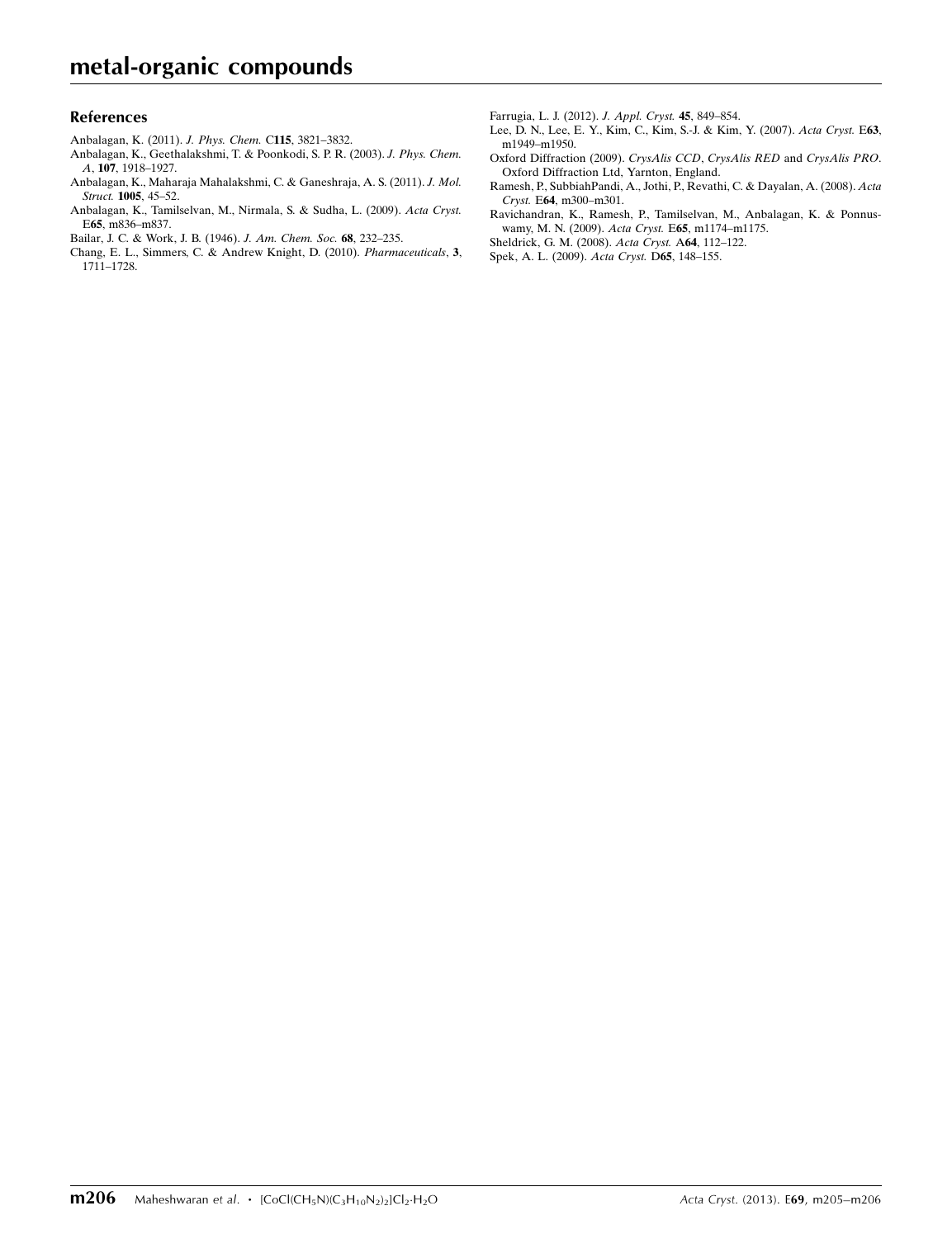# **supporting information**

*Acta Cryst.* (2013). E**69**, m205–m206 [doi:10.1107/S1600536813006442]

# *cis***-Chlorido(methylamine)bis(propane-1,3-diamine)cobalt(III) dichloride monohydrate**

## **Velusamy Maheshwaran, Munisamy Manjunathan, Krishnamoorthy Anbalagan, Viswanathan Thiruselvam and Mondikalipudur Nanjappagounder Ponnuswamy**

### **S1. Comment**

The interest in understanding the *outer*-*sphere electron*-*transfer* (OSET) reactions of transition metal complexes in mixed solvents has increased significantly in recent years. It was established that the method of *linear solvation energy relationship* (LSER) is a generalized treatment of solvation effects and can very well be used to understand the influence of solvent on reaction rates (Anbalagan *et al.*, 2003). The present research is the design and synthesis of cobalt(III) complexes with an objective to understand the structure-reactivity correlation. Substituting an amino ligand for the MeNH2 moiety can yield complexes of similar structure, but with differing electron transfer rate (Anbalagan, 2011; Anbalagan *et al.*, 2011).

Such complexes can offer a clear correlation between structure and spectral characteristics, reactions in particular. The optical properties and mechanism of electron transfer reaction can be understood through the structure of these complexes.

In addition cobalt(III) complexes have received a sustained high level of attention due to their relevance in various redox processes in biological systems and act as promising agents for antitumor, anthelmintic, antiparasitic, antibiotics and antimicrobial activities, as well as their multiple applications in fields such as medicine and drug delivery (Chang *et al.*,2010). Against this background and to ascertain the molecular structure and conformation, the X-ray crystal structure determination of the title compound has been carried out.

The *ORTEP* plot of the molecule is shown in Fig. 1. The molecular structure is symmetric with respect to cobalt, the  $Co<sup>III</sup>$  ion has an octahedral coordination environment and is surrounded by four N atoms in an equatorial plane, with the other N and Cl atoms occupying the axial positions. The bond lengths [Co—N] and [Co—Cl] are comparable with the values reported in the literature (Lee *et al.*, 2007; Ramesh *et al.*, 2008; Anbalagan *et al.*, 2009; Ravichandran *et al.*, 2009).

The packing of the molecules viewed down *a* axis is shown in Fig. 2. The molecules are stabilized by N—H…Cl, N— H···O and O—H···Cl intermolecular interactions generating a three-dimensional network.

#### **S2. Experimental**

Two grams of *trans*-[CoIII(tn)<sub>2</sub>Cl<sub>2</sub>]Cl solid was made in to paste using 3–4 drops of water. To the solid mass, about 0.12*M* methyl amine (MeNH<sub>2</sub>) was added in drops for 20 min and mixed by grinding (Bailar & Work 1946). The grinding of the resulting dull green paste was continued to obtain red mass. The reaction mixture was set aside until no further change occurred and the product was allowed to stand overnight. Finally, the solid was washed and recrystallized using acidified water pre-heated to 70°C. The pure crystals were filtered, washed with ethanol and dried over vacuum. The microcrystalline solid obtained was pink colored and the yield was estimated to be 0.85 g (85%). X-ray quality crystals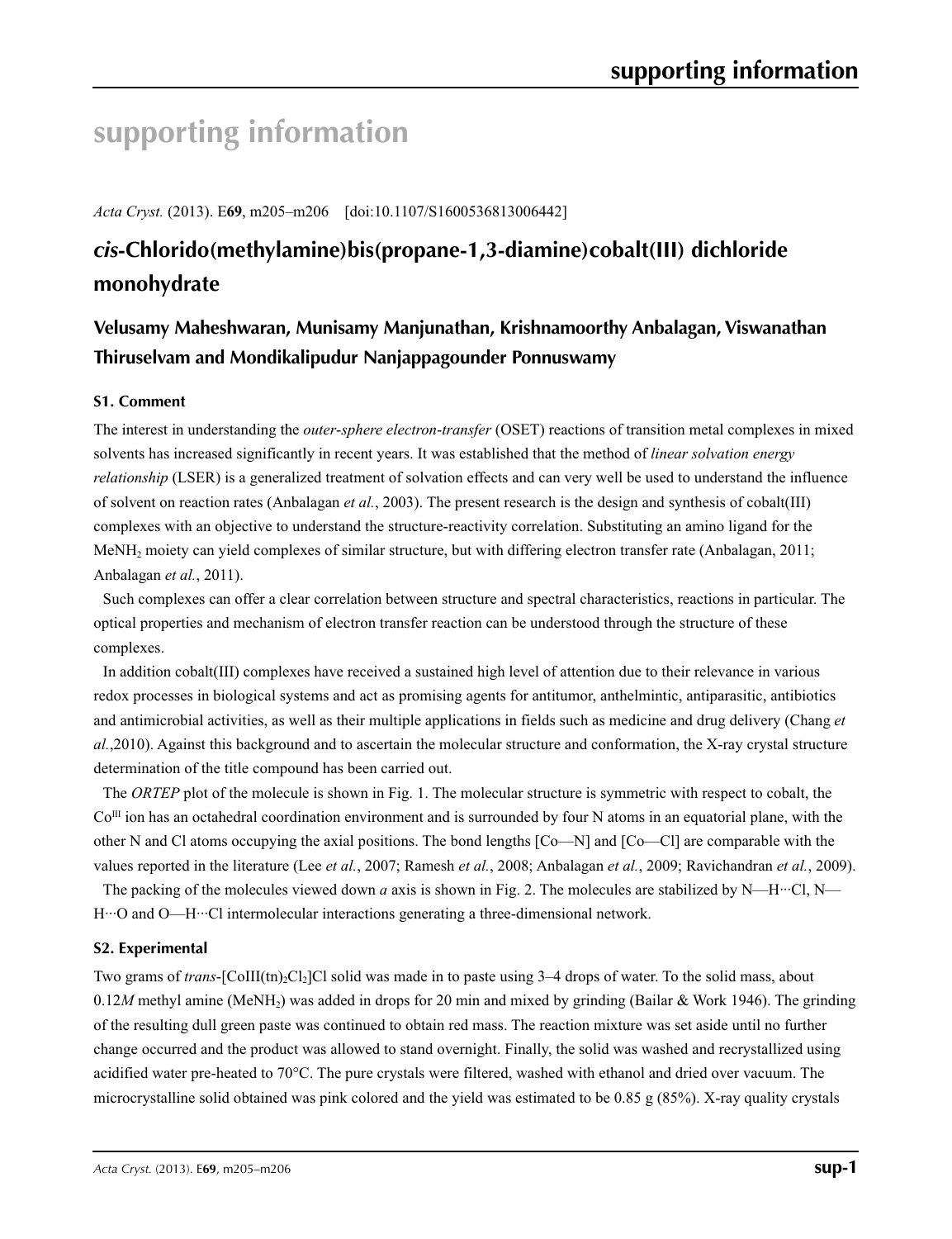were grown after repeated recrystallization and using hot acidified water.

#### **S3. Refinement**

N and C-bound H atoms were positioned geometrically (N–H =0.90 Å, C–H =0.93–0.97 Å) and allowed to ride on their parent atoms, with  $U_{iso}(H) = 1.5U_{eq}(C)$  for methyl H atoms and  $1.2U_{eq}(C,N)$  for all other H atoms. The water H atoms were freely refined.



### **Figure 1**

The molecular structure of the title compound, showing the atomic numbering and displacement ellipsoids drawn at 30% probability level.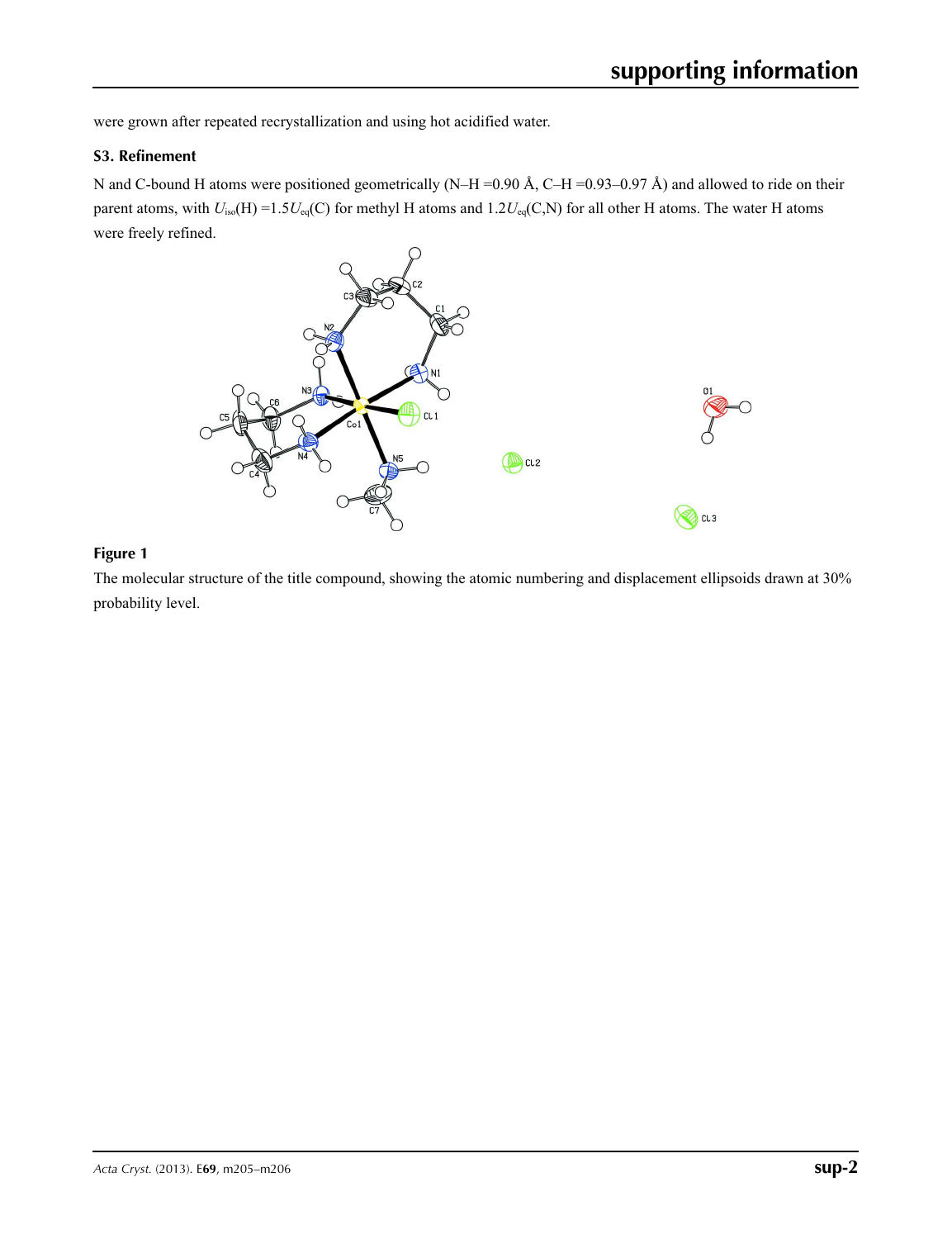

## **Figure 2**

The packing of the molecules viewed down *a* axis.

### *cis***-Chlorido(methylamine)bis(propane-1,3-diamine)cobalt(III) dichloride monohydrate**

#### *Crystal data*

| $[CoCl(CH5N)(C3H10N2)2]Cl2·H2O$    |
|------------------------------------|
| $M_r = 362.62$                     |
| Triclinic, P1                      |
| Hall symbol: -P 1                  |
| $a = 7.4752$ (6) Å                 |
| $b = 7.9065$ (6) Å                 |
| $c = 14.4663(13)$ Å                |
| $\alpha$ = 76.022 (6) <sup>o</sup> |
| $\beta$ = 76.907 (7) <sup>o</sup>  |
|                                    |

*γ* = 73.779 (4)°  $V = 784.96(11)$  Å<sup>3</sup> *Z* = 2  $F(000) = 380$ *D*<sub>x</sub> = 1.534 Mg m<sup>-3</sup> Mo *Kα* radiation, *λ* = 0.71073 Å Cell parameters from 2764 reflections  $\theta$  = 2.8–25.0°  $\mu$  = 1.60 mm<sup>-1</sup>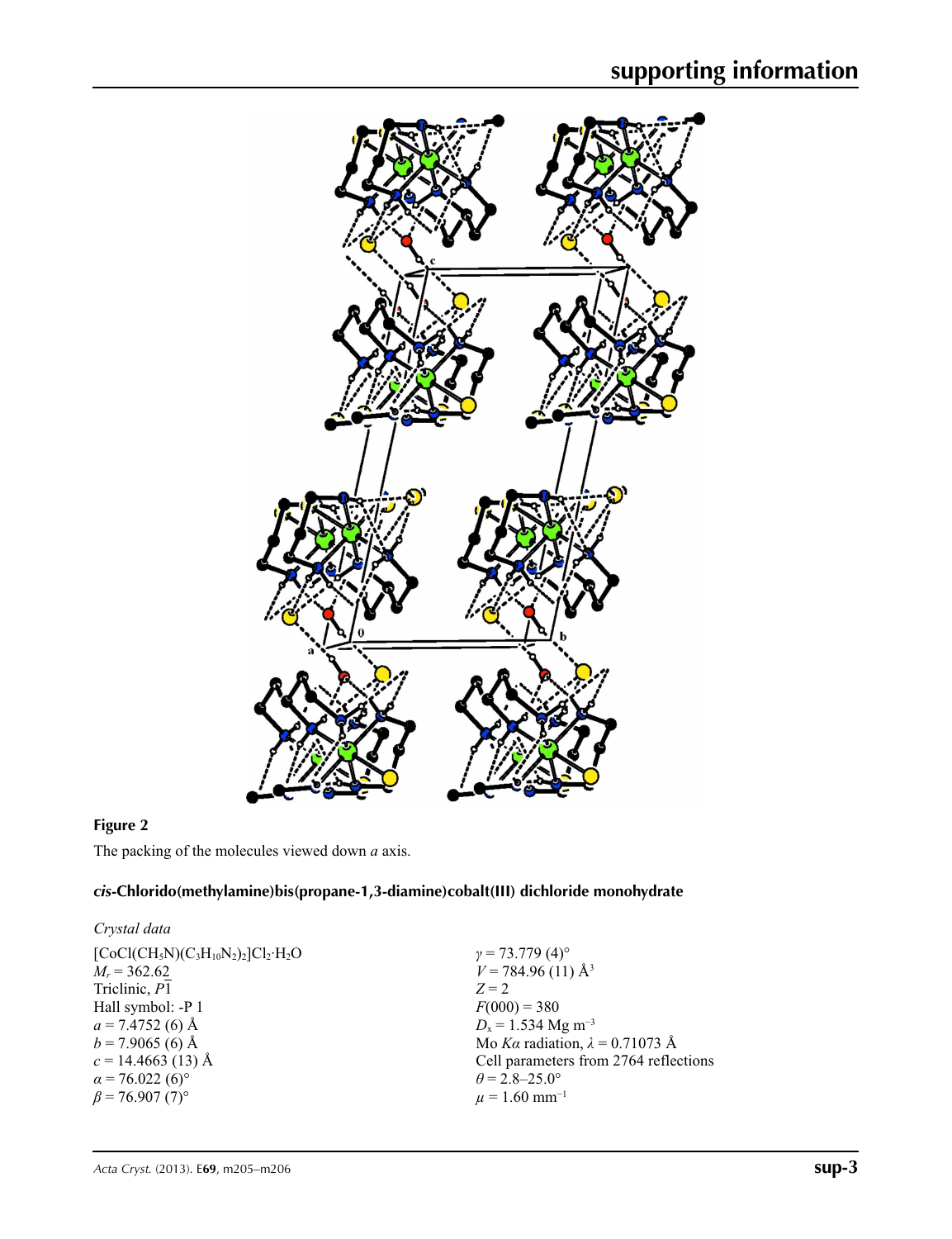$T = 292 \text{ K}$ Block, violet

*Data collection*

| Oxford Diffraction Xcalibur Eos<br>diffractometer | 5020 measured reflections<br>2764 independent reflections               |
|---------------------------------------------------|-------------------------------------------------------------------------|
| Radiation source: Enhance(Mo)X-ray Source         | 2071 reflections with $I > 2\sigma(I)$                                  |
| Graphite monochromator                            | $R_{\rm int} = 0.027$                                                   |
| $\omega$ scans                                    | $\theta_{\text{max}} = 25.0^{\circ}, \theta_{\text{min}} = 2.7^{\circ}$ |
| Absorption correction: multi-scan                 | $h = -8 \rightarrow 8$                                                  |
| <i>(CrysAlis PRO</i> ; Oxford Diffraction, 2009)  | $k = -6 \rightarrow 9$                                                  |
| $T_{\min} = 0.798$ , $T_{\max} = 1.000$           | $l = -17 \rightarrow 16$                                                |
| Refinement                                        |                                                                         |
| Refinement on $F^2$                               | Secondary atom site location: difference Fourier                        |
| Least-squares matrix: full                        | map                                                                     |
| $R[F^2 > 2\sigma(F^2)] = 0.030$                   | Hydrogen site location: inferred from                                   |
|                                                   |                                                                         |

 $0.35 \times 0.35 \times 0.35$  mm

 $wR(F^2) = 0.055$  $S = 0.92$ 2764 reflections 162 parameters 0 restraints Primary atom site location: structure-invariant direct methods neighbouring sites H atoms treated by a mixture of independent and constrained refinement  $w = 1/[\sigma^2 (F_o^2) + (0.0217P)^2]$ where  $P = (F_o^2 + 2F_c^2)/3$  $(\Delta/\sigma)_{\text{max}} = 0.001$ Δ*ρ*max = 0.32 e Å−3  $\Delta\rho_{\rm min}$  = −0.28 e Å<sup>-3</sup>

#### *Special details*

**Geometry**. All e.s.d.'s (except the e.s.d. in the dihedral angle between two l.s. planes) are estimated using the full covariance matrix. The cell e.s.d.'s are taken into account individually in the estimation of e.s.d.'s in distances, angles and torsion angles; correlations between e.s.d.'s in cell parameters are only used when they are defined by crystal symmetry. An approximate (isotropic) treatment of cell e.s.d.'s is used for estimating e.s.d.'s involving l.s. planes.

**Refinement**. Refinement of  $F^2$  against ALL reflections. The weighted *R*-factor  $wR$  and goodness of fit *S* are based on  $F^2$ , conventional *R*-factors *R* are based on *F*, with *F* set to zero for negative  $F^2$ . The threshold expression of  $F^2 > \sigma(F^2)$  is used only for calculating *R*-factors(gt) *etc*. and is not relevant to the choice of reflections for refinement. *R*-factors based on *F*<sup>2</sup> are statistically about twice as large as those based on *F*, and *R*- factors based on ALL data will be even larger.

*Fractional atomic coordinates and isotropic or equivalent isotropic displacement parameters (Å<sup>2</sup>)* 

|                  | $\boldsymbol{x}$ | у            | z           | $U_{\rm iso}$ */ $U_{\rm eq}$ |  |
|------------------|------------------|--------------|-------------|-------------------------------|--|
| C <sub>1</sub>   | 0.3821(4)        | 0.4046(4)    | 0.7738(2)   | 0.0358(7)                     |  |
| H <sub>1</sub> A | 0.4513           | 0.4943       | 0.7385      | $0.043*$                      |  |
| H1B              | 0.3086           | 0.4444       | 0.8324      | $0.043*$                      |  |
| C2               | 0.2490(4)        | 0.3907(4)    | 0.7126(2)   | 0.0367(7)                     |  |
| H <sub>2</sub> A | 0.1912           | 0.2912       | 0.7441      | $0.044*$                      |  |
| H2B              | 0.1490           | 0.4997       | 0.7074      | $0.044*$                      |  |
| C <sub>3</sub>   | 0.3492(4)        | 0.3631(4)    | 0.61316(19) | 0.0346(7)                     |  |
| H <sub>3</sub> A | 0.2561           | 0.3784       | 0.5729      | $0.042*$                      |  |
| H3B              | 0.4205           | 0.4540       | 0.5850      | $0.042*$                      |  |
| C <sub>4</sub>   | 0.8945(4)        | $-0.1858(4)$ | 0.8474(2)   | 0.0381(7)                     |  |
| H <sub>4</sub> A | 0.9755           | $-0.1910$    | 0.8922      | $0.046*$                      |  |
| H4B              | 0.9572           | $-0.2780$    | 0.8092      | $0.046*$                      |  |
| C <sub>5</sub>   | 0.7081(4)        | $-0.2246(4)$ | 0.90423(19) | 0.0368(7)                     |  |
|                  |                  |              |             |                               |  |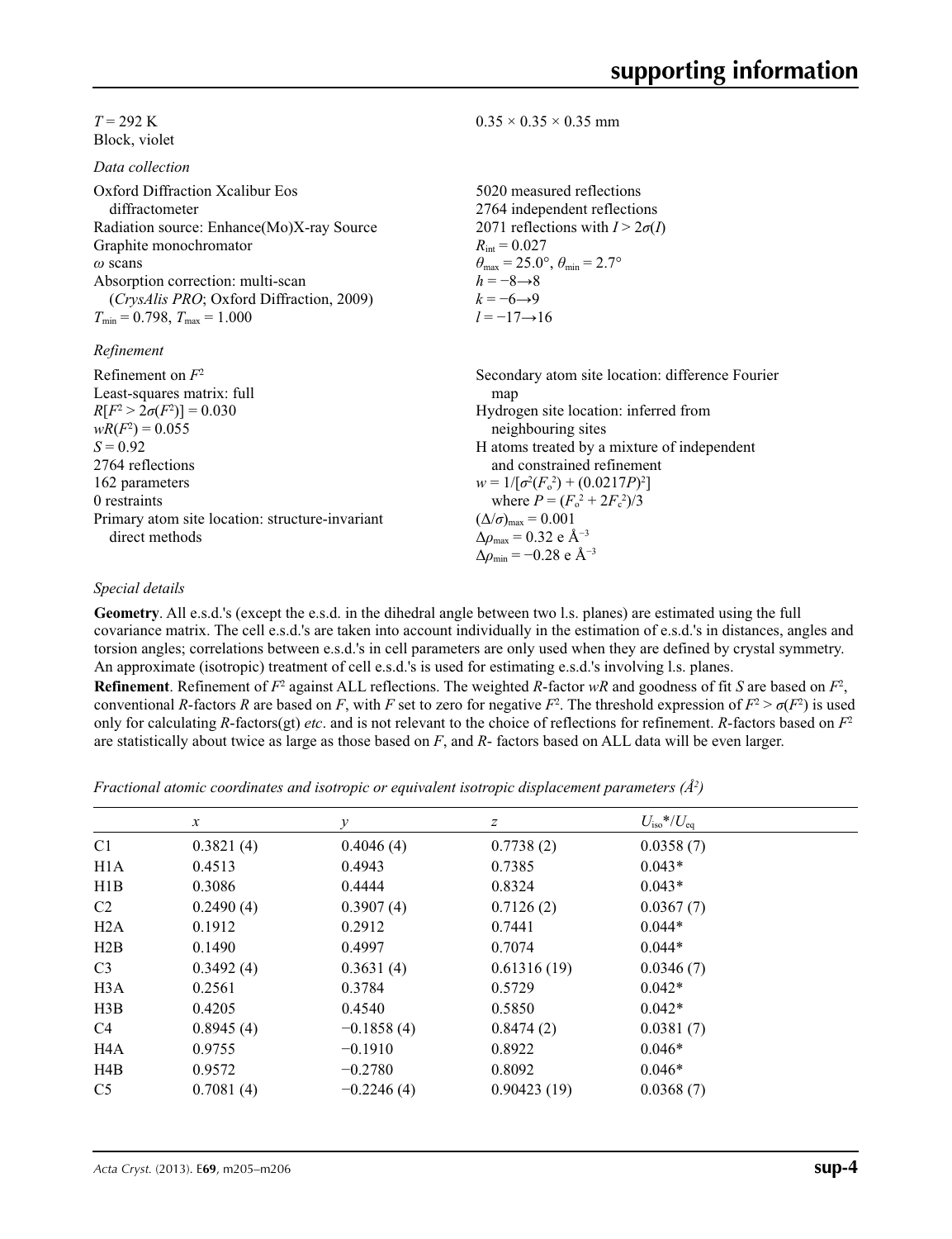| H <sub>5</sub> A | 0.7331      | $-0.3273$     | 0.9561      | $0.044*$      |
|------------------|-------------|---------------|-------------|---------------|
| H5B              | 0.6347      | $-0.1223$     | 0.9331      | $0.044*$      |
| C6               | 0.5945(4)   | $-0.2629(4)$  | 0.84015(19) | 0.0328(7)     |
| H <sub>6</sub> A | 0.6729      | $-0.3573$     | 0.8064      | $0.039*$      |
| H <sub>6</sub> B | 0.4873      | $-0.3057$     | 0.8804      | $0.039*$      |
| C7               | 0.8086(4)   | $-0.2353(4)$  | 0.5976(2)   | 0.0394(8)     |
| H7A              | 0.9010      | $-0.2769$     | 0.5449      | $0.059*$      |
| H7B              | 0.6842      | $-0.2259$     | 0.5863      | $0.059*$      |
| H7C              | 0.8299      | $-0.3188$     | 0.6567      | $0.059*$      |
| N1               | 0.5177(3)   | 0.2334(3)     | 0.80003(14) | 0.0256(5)     |
| H1C              | 0.4534      | 0.1636        | 0.8464      | $0.031*$      |
| H1D              | 0.6020      | 0.2573        | 0.8277      | $0.031*$      |
| N2               | 0.4793(3)   | 0.1835(3)     | 0.61329(15) | 0.0243(5)     |
| H2C              | 0.5452      | 0.1837        | 0.5529      | $0.029*$      |
| H2D              | 0.4070      | 0.1045        | 0.6240      | $0.029*$      |
| N <sub>3</sub>   | 0.5246(3)   | $-0.1013(3)$  | 0.76779(14) | 0.0226(5)     |
| H3C              | 0.4124      | $-0.0437$     | 0.7971      | $0.027*$      |
| H <sub>3</sub> D | 0.4999      | $-0.1426$     | 0.7204      | $0.027*$      |
| N <sub>4</sub>   | 0.8692(3)   | $-0.0082(3)$  | 0.78236(15) | 0.0273(5)     |
| H <sub>4</sub> C | 0.9792      | $-0.0075$     | 0.7412      | $0.033*$      |
| H <sub>4</sub> D | 0.8549      | 0.0732        | 0.8191      | $0.033*$      |
| N <sub>5</sub>   | 0.8253(3)   | $-0.0572(3)$  | 0.60532(14) | 0.0251(5)     |
| H <sub>5</sub> C | 0.8120      | 0.0139        | 0.5473      | $0.030*$      |
| H5D              | 0.9456      | $-0.0715$     | 0.6121      | $0.030*$      |
| O <sub>1</sub>   | 0.2225(3)   | 0.0443(4)     | 0.91094(19) | 0.0487(6)     |
| C11              | 0.81500(9)  | 0.30498(10)   | 0.62727(5)  | 0.03471(19)   |
| C12              | 0.81288(10) | 0.28479(10)   | 0.92550(5)  | 0.0405(2)     |
| C13              | 0.27376(8)  | $-0.14018(9)$ | 0.61638(5)  | 0.02962(18)   |
| Co1              | 0.66519(4)  | 0.08437(5)    | 0.70286(3)  | 0.01944(10)   |
| H1E              | 0.208(5)    | $-0.031(5)$   | 0.960(3)    | $0.085(16)$ * |
| H <sub>1</sub> F | 0.112(5)    | 0.118(5)      | 0.915(2)    | $0.074(13)*$  |
|                  |             |               |             |               |

*Atomic displacement parameters (Å2 )*

|                | $U^{11}$   | $L^{22}$   | $\mathcal{L}^{\beta 3}$ | $U^{12}$      | $U^{13}$      | $L^{23}$      |
|----------------|------------|------------|-------------------------|---------------|---------------|---------------|
| C <sub>1</sub> | 0.0395(17) | 0.0269(19) | 0.038(2)                | 0.0020(14)    | $-0.0084(14)$ | $-0.0098(15)$ |
| C2             | 0.0274(15) | 0.035(2)   | 0.0400(19)              | 0.0078(13)    | $-0.0095(13)$ | $-0.0063(15)$ |
| C <sub>3</sub> | 0.0406(17) | 0.0266(19) | 0.0338(19)              | $-0.0012(14)$ | $-0.0166(14)$ | 0.0013(15)    |
| C <sub>4</sub> | 0.0400(17) | 0.036(2)   | 0.039(2)                | $-0.0008(14)$ | $-0.0218(14)$ | $-0.0033(16)$ |
| C <sub>5</sub> | 0.0546(19) | 0.030(2)   | 0.0233(17)              | $-0.0063(15)$ | $-0.0166(14)$ | 0.0051(14)    |
| C <sub>6</sub> | 0.0447(17) | 0.0234(18) | 0.0310(18)              | $-0.0128(14)$ | $-0.0097(13)$ | 0.0023(14)    |
| C7             | 0.0360(16) | 0.039(2)   | 0.047(2)                | $-0.0105(15)$ | 0.0020(14)    | $-0.0226(16)$ |
| N <sub>1</sub> | 0.0262(12) | 0.0290(15) | 0.0244(13)              | $-0.0090(11)$ | $-0.0051(10)$ | $-0.0071(11)$ |
| N <sub>2</sub> | 0.0257(11) | 0.0249(15) | 0.0224(13)              | $-0.0057(10)$ | $-0.0058(9)$  | $-0.0036(11)$ |
| N <sub>3</sub> | 0.0265(11) | 0.0235(14) | 0.0193(13)              | $-0.0077(10)$ | $-0.0049(9)$  | $-0.0040(11)$ |
| N <sub>4</sub> | 0.0233(11) | 0.0304(16) | 0.0291(14)              | $-0.0042(10)$ | $-0.0070(10)$ | $-0.0077(12)$ |
| N <sub>5</sub> | 0.0210(11) | 0.0279(15) | 0.0254(13)              | $-0.0042(10)$ | $-0.0043(9)$  | $-0.0047(11)$ |
| O <sub>1</sub> | 0.0358(14) | 0.0492(18) | 0.0457(16)              | $-0.0074(12)$ | 0.0087(11)    | 0.0023(13)    |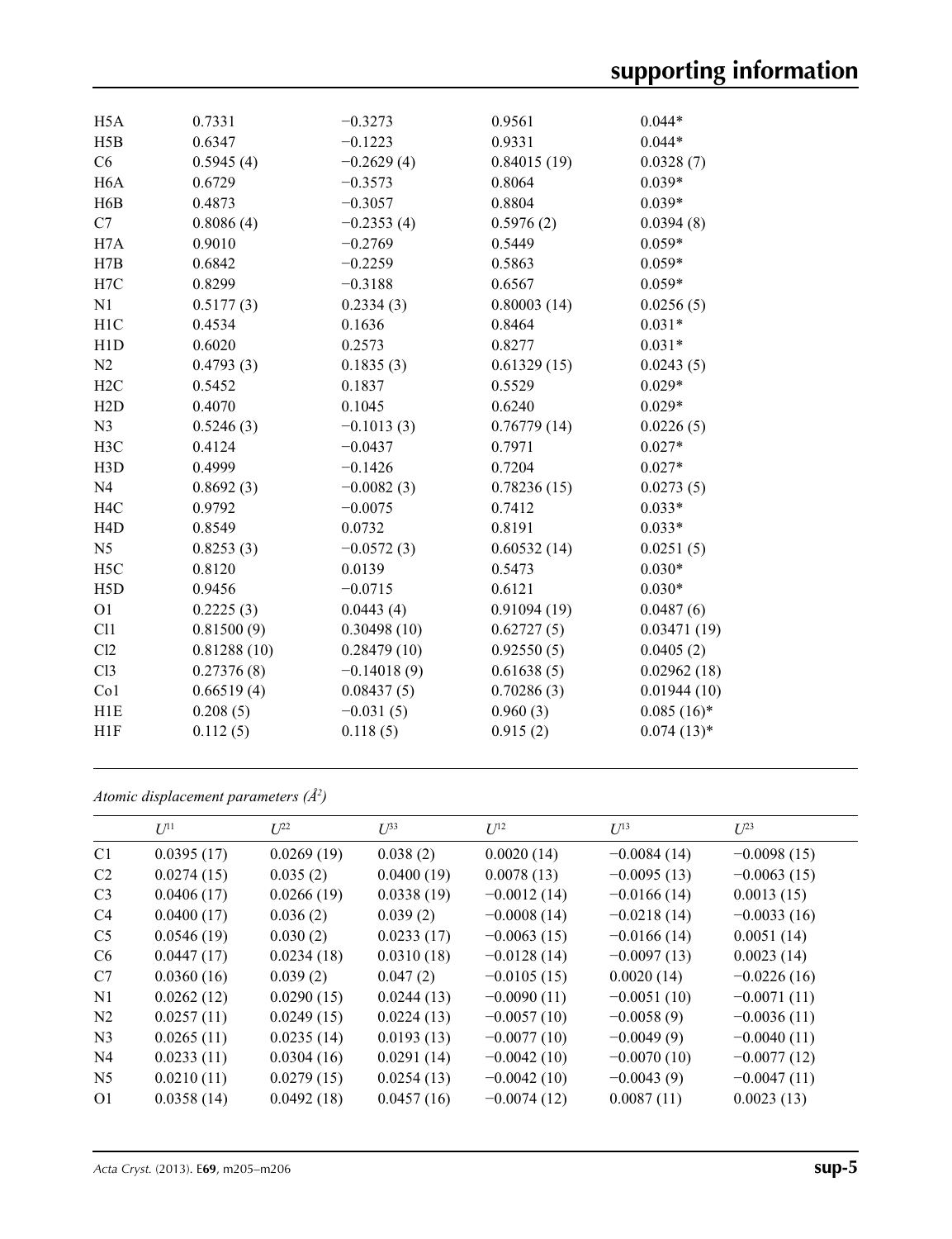# **supporting information**

| C <sub>11</sub> | 0.0364(4)   | 0.0318(5) | 0.0377(5) | $-0.0194(3)$   | $-0.0022(3)$   | $-0.0007(4)$   |
|-----------------|-------------|-----------|-----------|----------------|----------------|----------------|
| Cl <sub>2</sub> | 0.0464(4)   | 0.0318(5) | 0.0444(5) | $-0.0038(4)$   | $-0.0175(4)$   | $-0.0069(4)$   |
| Cl <sub>3</sub> | 0.0260(4)   | 0.0332(5) | 0.0315(4) | $-0.0087(3)$   | $-0.0089(3)$   | $-0.0039(3)$   |
| Co <sub>1</sub> | 0.01893(18) | 0.0188(2) | 0.0209(2) | $-0.00540(15)$ | $-0.00410(14)$ | $-0.00248(16)$ |

*Geometric parameters (Å, º)*

| $C1 - N1$        | 1.471(3) | $C7 - H7A$       | 0.9600     |
|------------------|----------|------------------|------------|
| $C1-C2$          | 1.514(3) | $C7 - H7B$       | 0.9600     |
| $Cl-H1A$         | 0.9700   | $C7 - H7C$       | 0.9600     |
| Cl—H1B           | 0.9700   | $N1 - Co1$       | 1.988(2)   |
| $C2-C3$          | 1.500(4) | $N1 - H1C$       | 0.9000     |
| $C2 - H2A$       | 0.9700   | $N1 - H1D$       | 0.9000     |
| $C2 - H2B$       | 0.9700   | $N2$ —Co1        | 1.9854(19) |
| $C3 - N2$        | 1.480(3) | $N2 - H2C$       | 0.9000     |
| $C3 - H3A$       | 0.9700   | $N2 - H2D$       | 0.9000     |
| $C3 - H3B$       | 0.9700   | $N3$ –Col        | 1.9722(18) |
| $C4 - N4$        | 1.478(3) | $N3 - H3C$       | 0.9000     |
| $C4 - C5$        | 1.520(4) | $N3$ -H3D        | 0.9000     |
| $C4 - H4A$       | 0.9700   | $N4$ —Co1        | 1.987(2)   |
| $C4 - H4B$       | 0.9700   | $N4 - H4C$       | 0.9000     |
| $C5-C6$          | 1.519(3) | $N4 - H4D$       | 0.9000     |
| $C5 - H5A$       | 0.9700   | $N5 - Co1$       | 1.9815(19) |
| $C5 - H5B$       | 0.9700   | $N5 - H5C$       | 0.9000     |
| $C6 - N3$        | 1.493(3) | $N5 - H5D$       | 0.9000     |
| $C6 - H6A$       | 0.9700   | $O1 - H1E$       | 0.82(4)    |
| $C6 - H6B$       | 0.9700   | $O1 - H1F$       | 0.87(4)    |
| $C7 - N5$        | 1.480(3) | $Cl1-C01$        | 2.2599(7)  |
| $N1-C1-C2$       | 112.7(2) | $Co1-M1-H1C$     | 106.8      |
| $N1-C1-H1A$      | 109.0    | $Cl-M1-H1D$      | 106.8      |
| $C2-C1-H1A$      | 109.0    | $Co1-M1-H1D$     | 106.8      |
| $N1-C1-H1B$      | 109.0    | $H1C - N1 - H1D$ | 106.7      |
| $C2-C1-H1B$      | 109.0    | $C3 - N2 - C01$  | 121.69(15) |
| $H1A - C1 - H1B$ | 107.8    | $C3 - N2 - H2C$  | 106.9      |
| $C3-C2-C1$       | 111.9(2) | $Co1 - N2 - H2C$ | 106.9      |
| $C3-C2-H2A$      | 109.2    | $C3 - N2 - H2D$  | 106.9      |
| $C1-C2-H2A$      | 109.2    | $Co1 - N2 - H2D$ | 106.9      |
| $C3-C2-H2B$      | 109.2    | $H2C - N2 - H2D$ | 106.7      |
| $C1-C2-H2B$      | 109.2    | $C6 - N3 - C01$  | 124.59(14) |
| $H2A - C2 - H2B$ | 107.9    | $C6 - N3 - H3C$  | 106.2      |
| $N2 - C3 - C2$   | 112.7(2) | $Co1 - N3 - H3C$ | 106.2      |
| $N2-C3-H3A$      | 109.1    | $C6 - N3 - H3D$  | 106.2      |
| $C2-C3-H3A$      | 109.1    | $Co1 - N3 - H3D$ | 106.2      |
| $N2-C3-H3B$      | 109.1    | H3C-N3-H3D       | 106.4      |
| $C2-C3-H3B$      | 109.1    | $C4 - N4 - C01$  | 122.49(15) |
| $H3A - C3 - H3B$ | 107.8    | $C4 - N4 - H4C$  | 106.7      |
| $N4-C4-C5$       | 112.6(2) | Co1-N4-H4C       | 106.7      |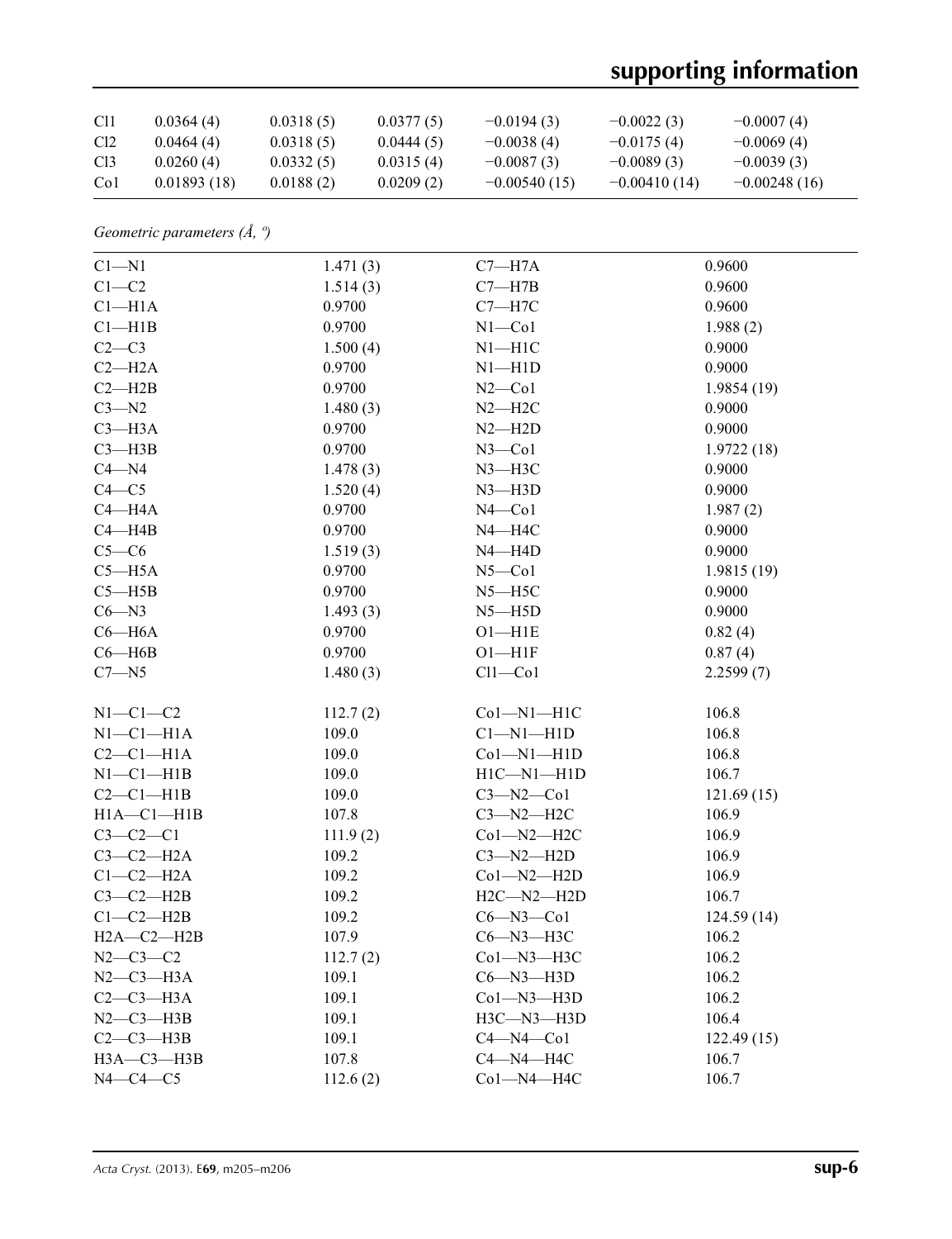| $N4$ — $C4$ — $H4A$  | 109.1      | $C4 - N4 - H4D$        | 106.7         |
|----------------------|------------|------------------------|---------------|
| $C5-C4-H4A$          | 109.1      | Co1-N4-H4D             | 106.7         |
| N4-C4-H4B            | 109.1      | H4C-N4-H4D             | 106.6         |
| $C5-C4-HAB$          | 109.1      | $C7 - N5 - C01$        | 124.77(16)    |
| <b>H4A-C4-H4B</b>    | 107.8      | $C7 - N5 - H5C$        | 106.1         |
| $C6-C5-C4$           | 111.5(2)   | Co1-N5-H5C             | 106.1         |
| $C6-C5-H5A$          | 109.3      | $C7 - N5 - H5D$        | 106.1         |
| $C4-C5-H5A$          | 109.3      | $Co1 - N5 - H5D$       | 106.1         |
| $C6-C5-H5B$          | 109.3      | $H5C - N5 - H5D$       | 106.3         |
| $C4-C5-H5B$          | 109.3      | $H1E-O1-H1F$           | 102(3)        |
| $H5A - C5 - H5B$     | 108.0      | $N3$ —Col—N5           | 93.88 (8)     |
| $N3-C6-C5$           | 112.6(2)   | $N3$ –Col–N2           | 88.79 (8)     |
| $N3$ –C6–H6A         | 109.1      | $N5$ -Col- $N2$        | 87.65(8)      |
| $C5-C6-H6A$          | 109.1      | $N3$ —Col—N4           | 95.58 (8)     |
| $N3$ –C6–H6B         | 109.1      | $N5$ — $Co1$ — $N4$    | 89.08 (9)     |
| $C5-C6-H6B$          | 109.1      | $N2$ —Co $1$ —N4       | 174.72(8)     |
| $H6A - C6 - H6B$     | 107.8      | $N3$ —Col—N1           | 89.21 (8)     |
| $N5-C7-H7A$          | 109.5      | $N5$ — $Co1$ — $N1$    | 176.46(7)     |
| N5—C7—H7B            | 109.5      | $N2$ —Col—N1           | 94.16 (8)     |
| H7A-C7-H7B           | 109.5      | $N4$ —Col—N1           | 88.88 (8)     |
| N5–C7–H7C            | 109.5      | $N3$ –Col–Cll          | 177.67(7)     |
| H7A-C7-H7C           | 109.5      | $N5$ -Col-Cll          | 87.31 (6)     |
| Н7В-С7-Н7С           | 109.5      | $N2$ -Co1-Cl1          | 89.26(6)      |
| $Cl-M1-C01$          | 122.04(16) | $N4$ –Col–Cll          | 86.43(6)      |
| $Cl-M1-H1C$          | 106.8      | $N1$ — $Co1$ — $Cl1$   | 89.67 (6)     |
| $N1 - C1 - C2 - C3$  | $-69.3(3)$ | $C7 - N5 - C01 - N4$   | 97.9(2)       |
| $C1-C2-C3-N2$        | 69.8(3)    | $C7 - N5 - Co1 - Cl1$  | $-175.7(2)$   |
| $N4 - C4 - C5 - C6$  | 72.5(3)    | $C3 - N2 - C01 - N3$   | 113.74(19)    |
| $C4-C5-C6-N3$        | $-67.9(3)$ | $C3 - N2 - Co1 - N5$   | $-152.33(19)$ |
| $C2 - C1 - N1 - C01$ | 48.1(3)    | $C3 - N2 - Co1 - N1$   | 24.62 (19)    |
| $C2-C3-N2-C01$       | $-49.0(3)$ | $C3 - N2 - Co1 - Cl1$  | $-64.99(18)$  |
| $C5-C6-N3-C01$       | 35.5(3)    | $C4 - N4 - C01 - N3$   | 11.6(2)       |
| $C5 - C4 - N4 - C01$ | $-42.6(3)$ | $C4 - N4 - Co1 - N5$   | $-82.2(2)$    |
| $C6 - N3 - C01 - N5$ | 81.2(2)    | $C4 - N4 - Co1 - N1$   | 100.7(2)      |
| $C6 - N3 - C01 - N2$ | 168.8(2)   | $C4 - N4 - Co1 - Cl1$  | $-169.5(2)$   |
| $C6 - N3 - C01 - N4$ | $-8.2(2)$  | $Cl-M1$ — $Co1$ — $N3$ | $-113.12(18)$ |
| $C6 - N3 - C01 - N1$ | $-97.0(2)$ | $C1 - N1 - Co1 - N2$   | $-24.39(19)$  |
| $C7 - N5 - C01 - N3$ | 2.3(2)     | $Cl-M1$ -Col-N4        | 151.28(19)    |
| $C7 - N5 - C01 - N2$ | $-86.3(2)$ | $Cl-M1-Co1-C11$        | 64.84 (17)    |

## *Hydrogen-bond geometry (Å, º)*

| D—H  | $H \cdots A$ | $D\cdots A$ | $D$ —H… $A$ |
|------|--------------|-------------|-------------|
| 0.90 | 2.12         | 2.960(3)    | 155         |
| 0.90 | 2.43         | 3.317(2)    | 170         |
| 0.90 | 2.57         | 3.462(2)    | 172         |
| 0.90 | 2.44         | 3.3196(19)  | 164         |
|      |              |             |             |